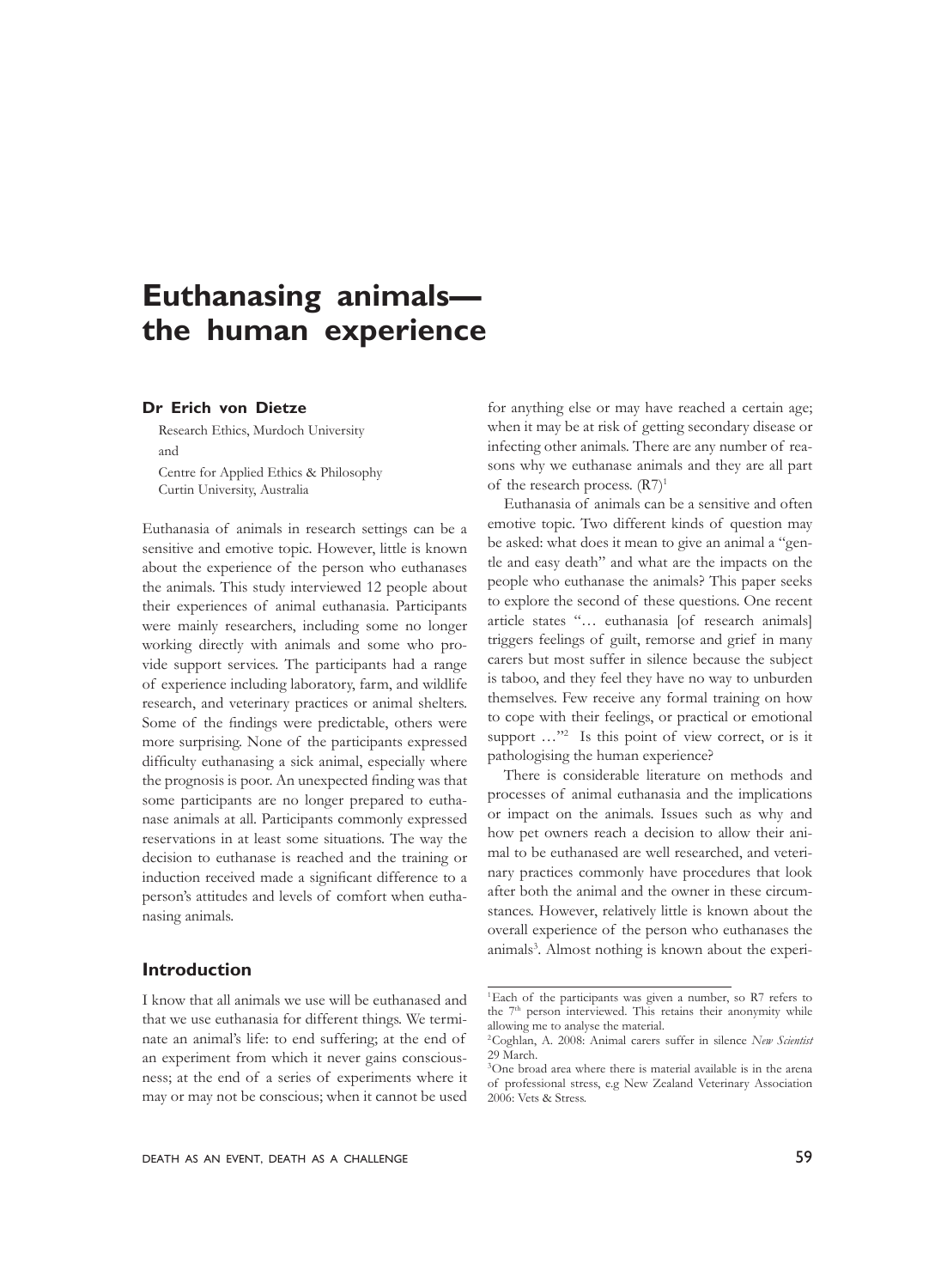ences of researchers who can at times euthanase large numbers of animals in the course of their research.

I conducted a study, interviewing a number 12 people who work in research environments, about their experiences of and opinions about animal euthanasia. Participants were mainly researchers, including some who no longer work directly with animals and some who provide support services. They were invited through networks of people working in research with animals, and only those who responded to the invitation were interviewed. The participants often work with or care for substantial numbers of animals, and at times need to euthanase (sometimes large) numbers of animals and do so on repeated occasions. The participants interviewed have a wide range of experience including work in laboratories, on farms, and wildlife research. Many of the participants also have experience in veterinary practices or animal shelters, and some continue to provide services in these environments. While the interviews were focused primarily on the research context, participants chose to give examples relevant to the full range of experiences of animal euthanasia including animals in research and teaching environments as well as the more "usual" veterinary experiences of euthanasing sick, unwanted or untreatable animals, animals that people cannot afford to treat, animals in pounds and animal shelters, and animals that cannot be re-homed.

The interviews were limited to people who work with mammals, as these tend to present the more controversial cases in the public view. The study also excluded issues such as those specifically related to standard farming practices (although one participant raised the issue of having to euthanase a large number of farm animals during drought or following a bush fire). The study also excluded issues related specifically to the death of a pet, or people such as zoo staff who may euthanase an individual (often exotic) animal from time to time. Despite the exclusions, most of these issues were raised in one way or another by participants.

As anticipated, none of the participants expressed any difficulty euthanasing a sick animal, especially where the prognosis is poor. Participants, as expected, also made clear distinctions between animals killed in research (where there are defined welfare considerations for the animal), animals killed in pounds or "shelters" (often out of necessity), animals killed in abattoirs (where welfare considerations can at times

be minimal) and animals killed as part of a programme to control feral animals (which were described in various ways, in part reflecting the diverse ethical and personal values of participants). Despite these distinctions, at least one participant strongly underlined the view that "Animals have a right to live and that right should be more respected". (R3)

While some of the findings were predictable, others were more surprising. (What became really interesting to me was my later attempt to distil some of the ethical reasoning that participants had employed in their descriptions.)

An unexpected finding was that at least three of the participants have reached a point where they are no longer prepared to euthanase animals. They would euthanase an animal if only they absolutely had to, but if there were any possible alternative option (including getting someone else to euthanase the animal) they would take the alternative. Each had reached this point in different ways. Two participants expressed it as having reached a point of saturation, linked to the large numbers of healthy or relatively healthy animals they had previously euthanased in the context of research or teaching programmes. They did not report feeling traumatised, they had simply arrived at a point where they could no longer euthanase animals and had come to a view about euthanasia as a convenient way to avoid much harder questions. The third did express a sense of personal trauma and had addressed this as part of a life-values change which also led to a career shift away from direct "hands on" veterinary practice and animal research.

Participants commonly expressed reservations in at least some situations, especially where research appears to them to be poorly justified or where they felt that they were simply being asked to "fix someone else's mistakes". More than one participant, in reference to vets being asked to euthanase an animal when the vet is not fully convinced that this is the best course of action, said something along the lines of: "In many instances I know vets who just take them home and don't tell … I know it's illegal, but what can you do?" (R1). "I would do my utmost to get them re-homed, to the point of taking them home myself. … So, I ended up with animals that the owners thought were dead because they wanted them euthanased. I took them out the back, fixed them up and took them home" (R7).

Participants identified that the way the decision to euthanase is reached makes a great deal of difference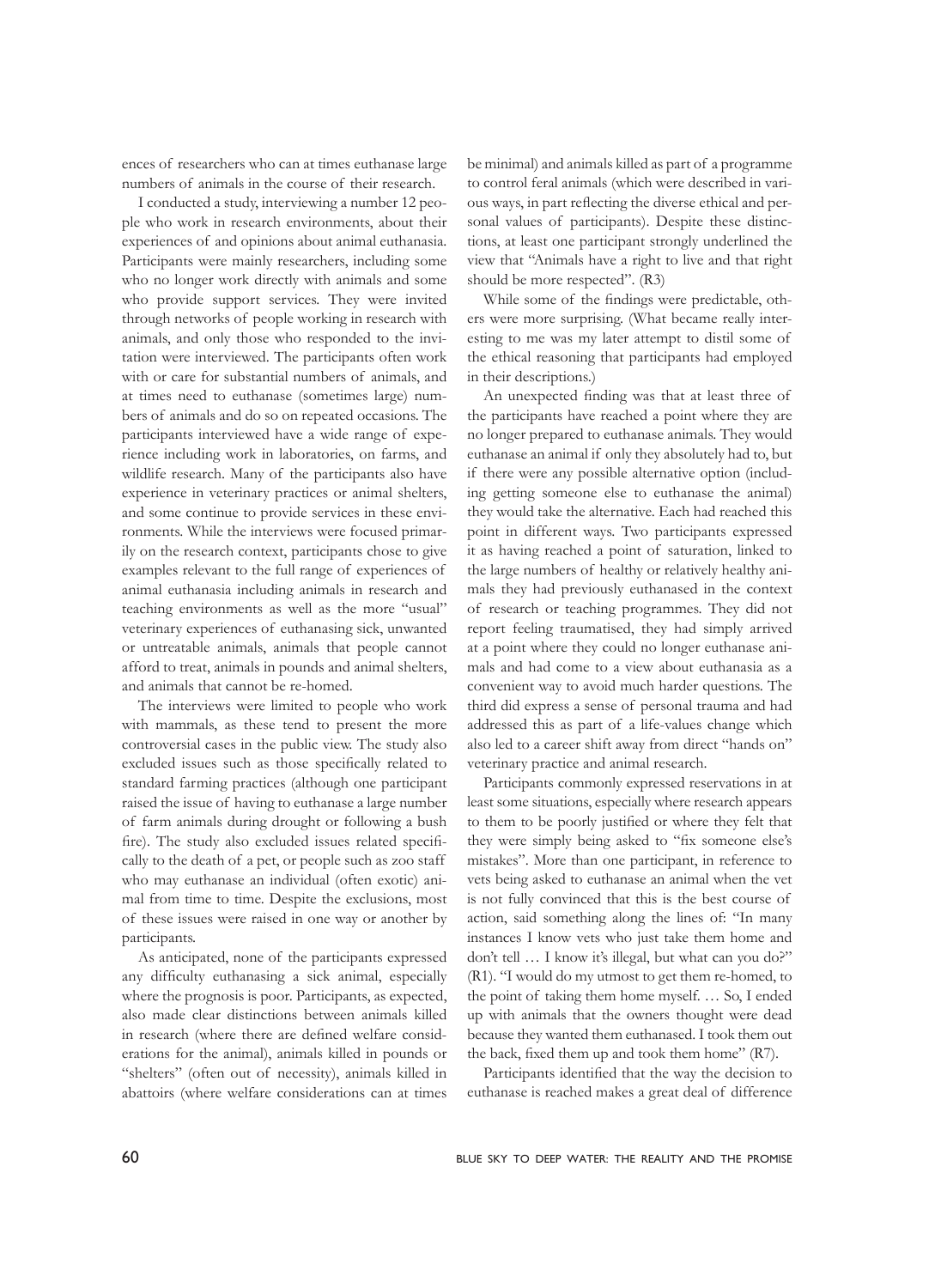to their attitude about it. Situations where the same person needs to both make the decision to euthanse and carry it out presented the most difficulties; which were expressed as both ethical and emotional issues. Where the process of decision-making is separated from carrying out the euthanasia, participants generally had the highest degree of comfort even if they had helped to design the criteria or even if they did not like or entirely agree with what they were doing. This separation was variously expressed as having a clear research protocol, having strong guiding criteria, having direction from an AEC or from the Code, or having a consultative or team-based decision-making process. Some even underlined this by emphasising that they do not just euthanase animals, they euthanase individual animals. "I don't make a decision (to euthanase) unless I feel comfortable with it. Every animal is dealt with individually. So, even when we kill 60 animals, they've all been dealt with on an individual basis to be at the point they're in". (R7).

Another finding was that the kind of training or level of induction received made a significant difference to a person's attitudes and levels of comfort euthanasing animals. This is strongly supported by Keith Davies' research. Davies<sup>4</sup> conducted a number of focus groups with animal house staff in the United Kingdom and found similar results to this study that participants with a veterinary degree and related experience seemed to find it easier to reach clear decisions about euthanasia, and to carry it out, than participants with less animal-based training<sup>5</sup>. While I did not interview any people working in a voluntary capacity, I did interview support professionals who suggested that the combination of heartfelt motivation for animal welfare together with a lack of induction often led volunteers to have considerable personal difficulties dealing with frequent euthanasia, especially of otherwise healthy animals. The view expressed was that professionally trained people are able to create emotional spaces and have developed a range of skills and strategies to deal with the issues raised by euthanasia, whereas less trained people or volunteers may lack these skills.

# **Death and grieving**

Existing literature in the area of death, euthanasia and grieving does not provide models which assist us to understand the dynamics of animal euthanasia in a research environment. Participants interviewed for this study had experienced the death of pets and/or have assisted others by euthanasing pets. All explained that there is a discernible difference between this and euthanasia as part of research.

There is considerable, diverse, literature on death, bereavement and grieving. Within this context there is also an array of material on death and grief issues related to pets. The literature discusses death and grief largely as a process. Elisabeth Kübler-Ross, for instance, pioneered the now widely adopted idea of five emotional stages: denial and isolation; anger; bargaining; depression; and acceptance<sup>6</sup>. While these stages are not necessarily linear or sequential, she argues that grief is a process more than an event and that each of the stages needs to be addressed as part of the bereavement process. However, the literature is built on the assumption that death is essentially a oneoff event, and that it is an individual person or loved pet which dies, rather than many deaths experienced by the same person.

Participants identified several models to help understand euthansia in the research context. In particular parallels were drawn with human medicine (such as palliative care) and warfare, where people can be involved in the experience of multiple deaths.

Several participants used human medical analogies to explain animal euthanasia. For instance, nursing and medical practitioners in areas such as palliative care or intensive care can experience many deaths. The view put by these participants is that this environment provides insights on the effects of multiple grief experiences, and that the experience of nurses and medical staff provides valuable insights and resources.

This assumes that animal research is akin to working in environments such as palliative care; that there is an expectation that the patients (animals) will die, and that the process is to make this as comfortable and humane as possible. At least two participants underscored that this view is for them an element to their weighing up the benefits of using the animals in

<sup>4</sup> cited in Coghlan A. (2008).

<sup>&</sup>lt;sup>5</sup>In personal correspondence (21/5/2008), Davies emphasises "New recruits, not adequately inducted, would indeed suffer problems. There was a lack of consistency from my focus groups regarding recruitment and induction and this prompted, in some cases, thoughts of simply walking away from their chosen career as it proved to be far too traumatic".

<sup>6</sup>Kübler-Ross E. 1969: *On Death and Dying,* Macmillan Publishing. See also her subsequent work in this field. See also works such as Stroebe, M. S.; Stroebe, W.; Hansson R. O. *eds* 1993.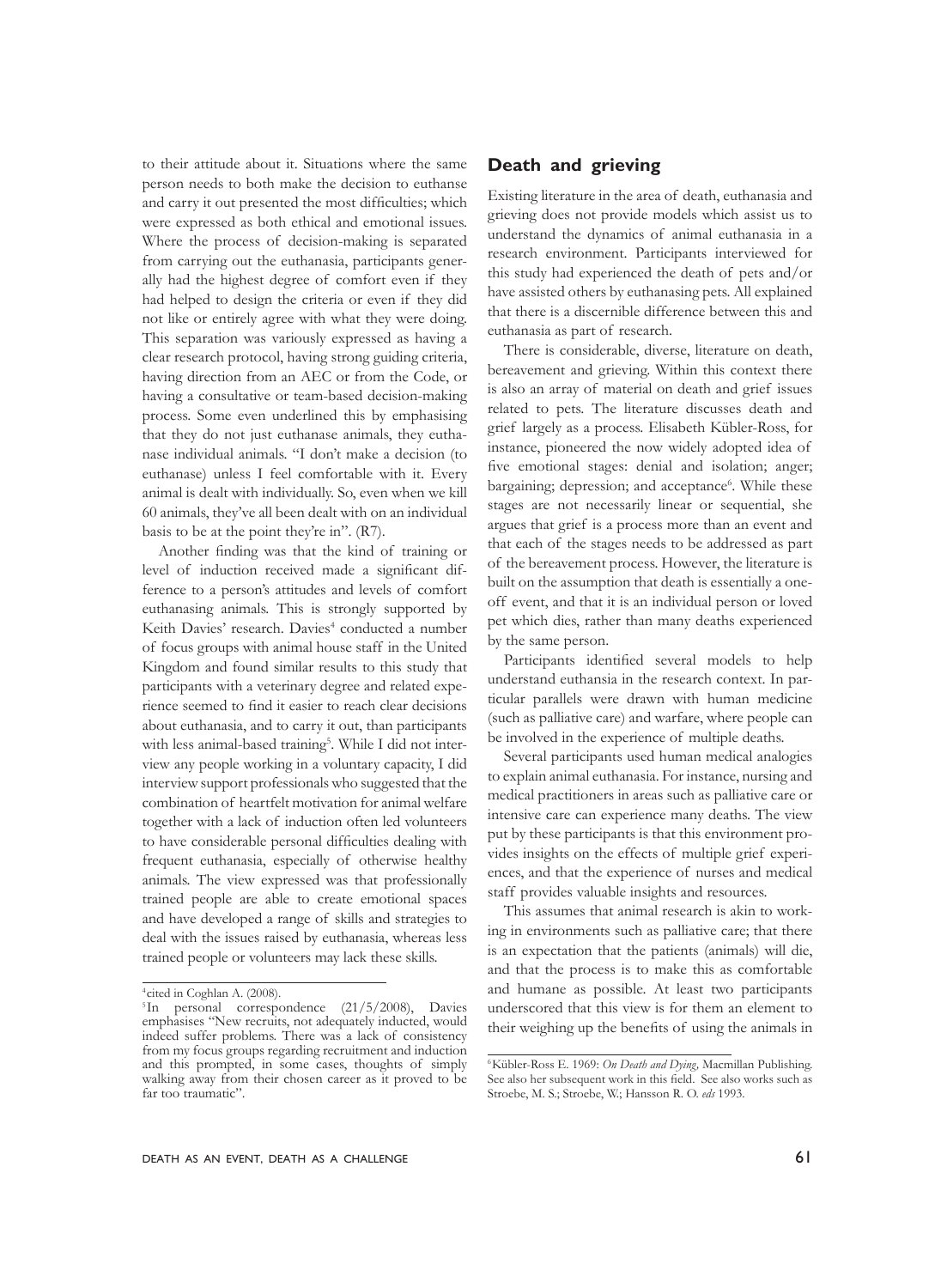the first place. Another added into this discussion the wider risks verses benefits question where we might increase one type of pain or pain for a few animals with the longer-term purpose of diminishing pain for people or for other animals. In other words, in a research context careful and deliberate decisions are made which do not always lead to minimising the pain for each individual animal. However, there are some key differences to human medical situations, well summarised by the following participant:

This is very different to nursing. There is no personal involvement. There is the distance of a different species. We respect animals, we kill (euthanase) for teaching (e.g., to use cadavers) but this does not necessarily violate that respect. We need to recognise our personal and professional responsibilities. We need to increase common sense communication about euthanasia. There is often too much of an emotional load and not enough careful rational discussion of the origins of a problem and how we should address those—too often we are trying to fix the results without dealing with the causes. (R2)

Warfare imagery was the other area raised by some participants to explain the repeated euthanasia of large numbers of animals. This is strongly echoed in one participant's comments about euthanasing a large number of animals at the end of a project: "It's a war of attrition and you need to have a pretty thick skin it is a never ending stream … [it] is relentless; imagine, it feels like an abattoir or a war zone … When you have all these cages around you with animals ready to euthanase, it can feel a bit like working in the gas chambers." (R3). Three participants commented that one thing which mitigates this sense of a war zone, in an ironic way, is that they became very good at euthanasing animals, and that there is a sense in which they take pride in knowing that they can do it in a quick and pain-free way. Ironically, this accords with some of the wider literature on warfare.7

However, the warfare analogy is also significantly limited. There is no enemy, there is no sense of

fighing, and we do not strive to kill but rather our Codes challenge us to avoid killing.

The research environment is unique. None of the wider areas of literature gives a sufficient model to understand the issues associated with euthanasing animals in research.

# **Killing animals**

Killing of any kind is controversial. The reasons for killing are as much part of the controversy as the methods, hence the intense debates that continue about appropriate methods for killing animals<sup>8</sup>. Killing affects some of our most fundamental human sensibilities. Even so, there are times when we believe killing to be at least justifiable, if not rational. It is often assumed that euthanasing animals is a negative experience for people. However, in my interviews I found indications that this may not always be the case, for example, where people understand there to be a "higher" purpose for the animal's use, where the researcher benefits in some way (e.g., contributing to scientific understanding), or where euthanasia may be a way of ending the (unnecessary) suffering of an animal.

Even the language of killing is difficult to apply into the research arena. One participant discussed language issues, pointing out, for instance, a strong dislike of the term "sacrificed" on the grounds that euthanasia of animals in research is not some kind of psuedo-religious activity. The same participant also objected to the use of terms such as "putting to sleep" and "putting down" and prefered to talk about killing animals, except where an animal is "euthanased" specifically to take away its suffering. "The death of animals is one outcome of the research process. It needs to be explained in an open, transparent and honourable way. It is OK to make a decision to euthansase animals. We musn't hide from the realities. It is very emotional, not clinical, and must be done around careful reasoning and carefully thought through criteria" (R7). Euthansia, for these participants, is part of animal welfare.

Of particular interest is that in a context where I was seeking mainly (but not solely) comment about euthanasia in a research and teaching context, that so many other issues were raised and discusssed by par-

<sup>7</sup>See Grossman. The most extreme situation would be concentration campus See also Goldhagen (1996) Hitler's Willing Executioners. At one point Grossman extends his exploration into the area of atrocities and concentration camps. He discusses the kinds of behaviours that lead to these both from perpetrator and victim perspectives, referring to what Martin Seligman calls "learned referring to what Martin Seligman calls helplessness".

<sup>8</sup>Gardner, D. 2006: "What causes stress for veterinarians?"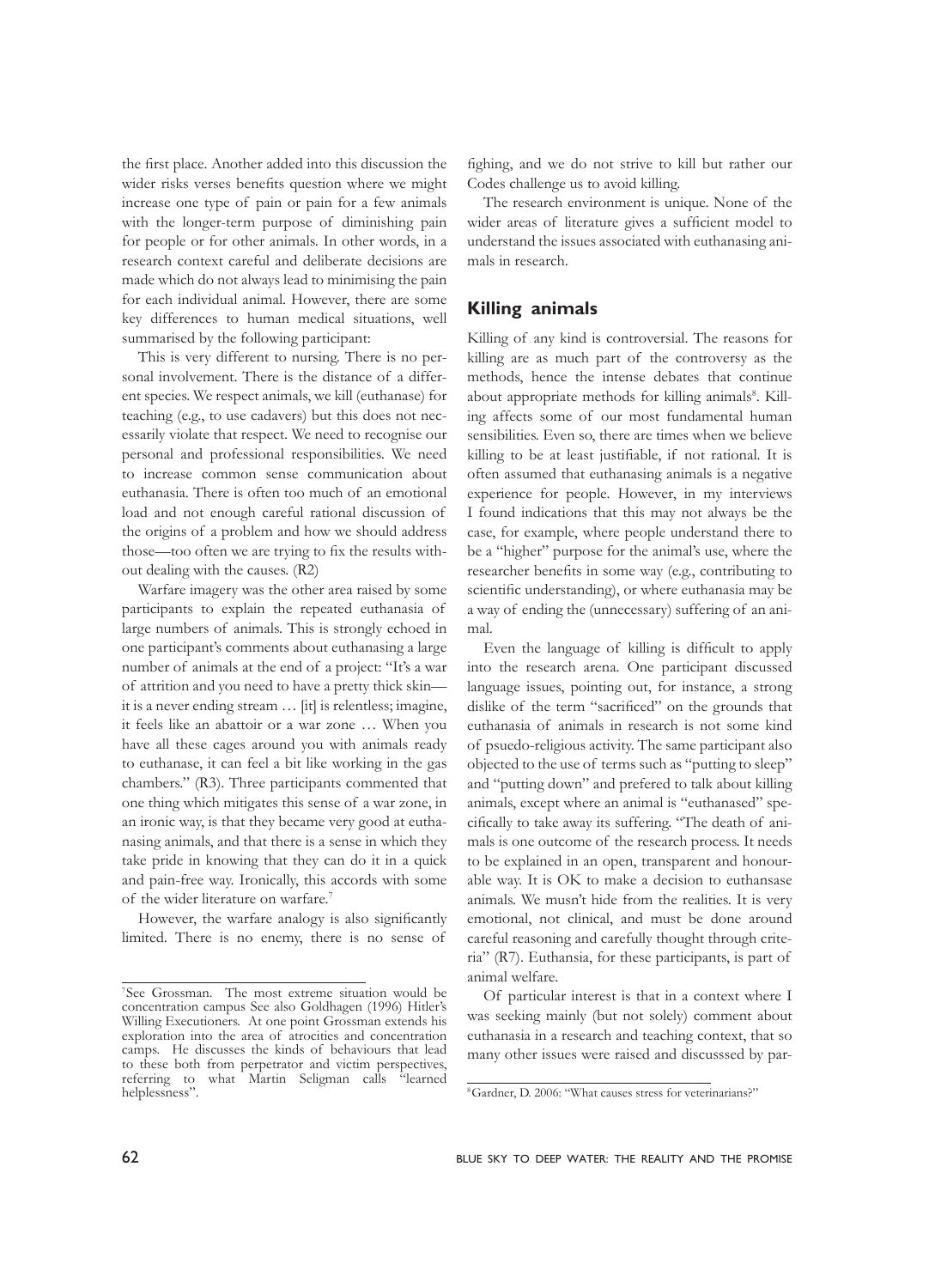ticipants, some at length. Let me outline some of the wider themes that participants raised concerning the euthanasia of animals.

#### **As part of veterinary care**

Veterinarians often face very complex decisions about the appropriate level and type of care to provide an animal. The decision to euthanase an animal is ultimately based on considerations about the animal's welfare needs as much as the needs and interests of the owner.

Veterinarians need decision-making frameworks as well as moral and ethical guidance, particularly when it comes to life and death decision-making. Who should decide? How are decisions reached? What is best for the animal? How do we know what is best for the animals? Are there any welfare issues? Are there limits(ations) on decision making authority? What kinds of decisions are we prepared to make? How do we know what is the right decision to reach, especially when there are vastly differing or even competing views relating to a set of circumstances? In a research setting, sometimes veterinarians can experience conflicts of interest when providing services for their colleagues; how do we manage these situations?

In a research setting the economics for the decision whether or not to euthanase are different to the decisions a pet owner may make. While interview participants often digressed to discus general veterinary practice, it was acknowledged that many research projects hold or breed animals long term and it can be costly to the project as a whole to euthanase an individual animal. The decision to euthanase, for instance an animal held for antibody production, is complex. One participant, commenting specifically on veterinary practice, commented: "Euthanasia is big business. There are the costs of the practice and the drugs, and like it or not there's big money involved. The profit in the process is large. It is controversial, but needs to be addressed. ... Somebody comes in with an animal …, they get charged a consultation fee, if the decision is later made to euthanase the animal, and then there is a euthanasia fee, which reflects the level of skill involved in doing a professional job. Then there's the cost of disposing of the remains and the cost associated with burial or return of ashes. A significant proportion of practice income is derived from euthanasia." (R3). Other participants also discussed the possibility for subtle and unconscious

motivations for a vet or researcher to treat an animal in such a way as to maximise the potential returns (R5,  $R6$ 

#### **In animal shelters**

Every participant raised this topic, and yet described pounds and animal shelters as being different. Many of the animals can be feral, at risk, a danger to other animals and to people. They often have no one to look after them; they are not fed and may be diseased. While euthanasia can be unpleasant, participants acknowledged that it is often the best (sometimes only) solution where the alternatives can be very concerning for the animal, for other animals, for people and for the environment. Two participants cited examples where non-intervention led to a concerning welfare situation for the animals.

Several participants described working in shelters, and some of the ironies implicit in this—a public face of sheltering animals but where much of the work is really about euthanasing animals. "A front end of welcoming, a back end of killing and in between a kind of productive space." (R6). The comment below seems to reflect the overall view of the participants.

For a vet surgeon euthanasia is just as much part of the job as vaccinating puppies or giving cats castrations—it's part of the package. As a practising animal vet you cannot avoid being party to that procedure. You've got to do it. … part of working there is that you go to the back room, you go in, don't ask questions, just euthanase what has arrived there. You have very little say in the process. It can be hundreds of animals per week ... This part of the job is to 'clear out the back room'. You don't have great say in the process – the animals have arrived in that room by virtue of a process in which you have faith. (R3)

Understandably, participants used far more emotionally laden language when discussing the euthanasia process in animal shelters. Two described it as being akin to a jail or even a concentration camp. "… like a place they didn't want to exist. There was no living or consciousness in there, it was just a cell and functional." (R5). Participants were deeply aware of the internal conflicts faced by people who work or volunteer in animal shelters, and three of the participants talked about this at length. One went so far as to say "animal welfare organisation is like a convenient euthanasia service" (R2). Another talked about "Crates of dead animals are taken to the tip—concentration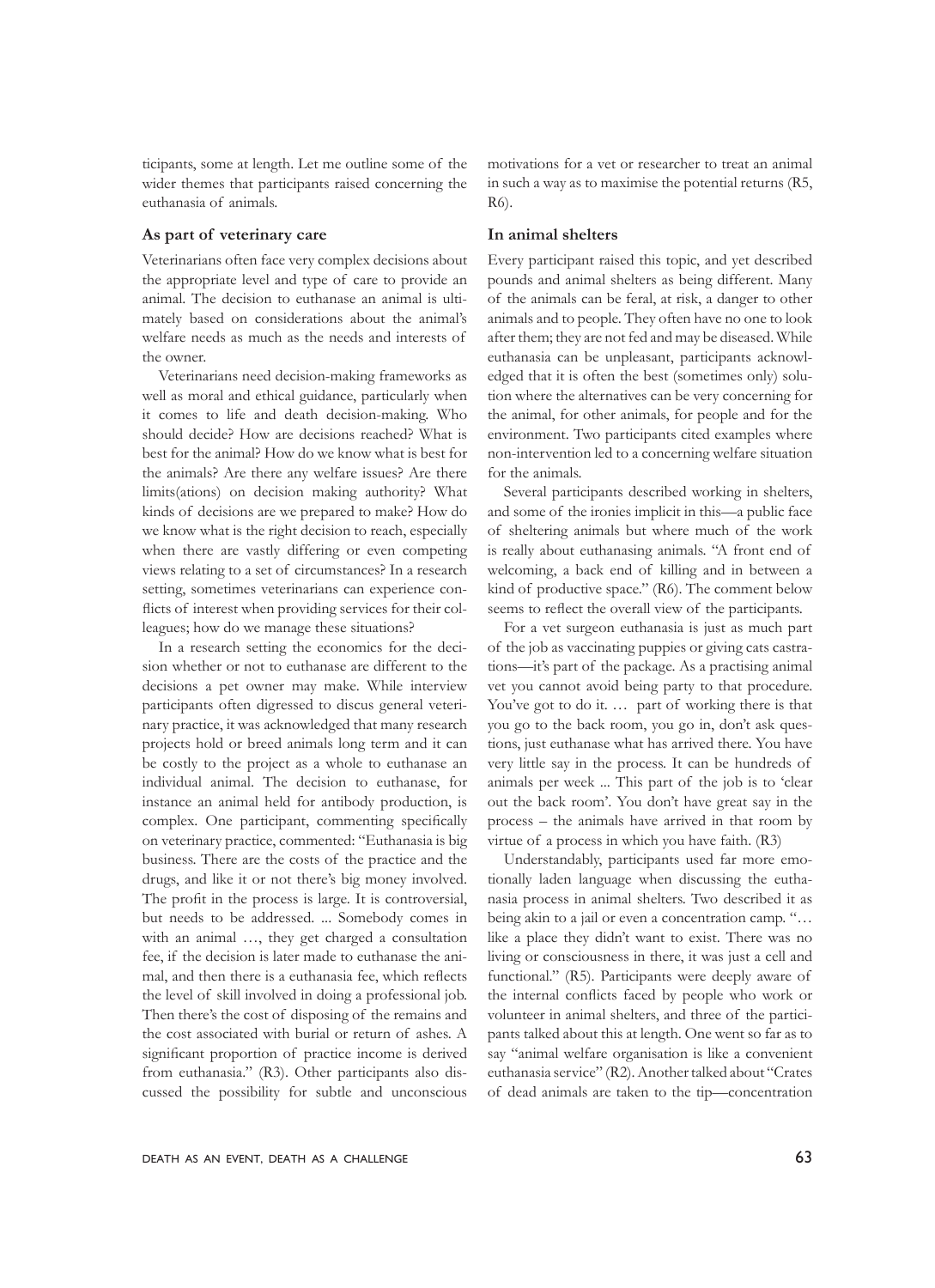camp like. Instead of grief and bereavement it is more like a deadening post-traumatic stress, it is constant and there are days where that is all they [the workers and volunteers] see …" (R6). One suggested that at least for volunteers it is a kind of a rite of passage to have assisted in euthanasia and survived. Most of these emotionally laden comments were made about volunteers or less experienced workers. Veterinarians were felt to be more robust and trained (and thus able) to cope with the situation.

#### **Wildlife and feral animals**

Two participants in particular talked about the impact of activities such as land clearing, global warming, and other influences which can have a profound impact on wildlife, with uncertain long term consequences.

One participant talked specifically about the wider issues related to the control of feral animals—rats and mice, cats, pigs, foxes, camels, cane toads and other species. Control of feral animals by trapping, shooting, poisoning, releasing diseases, and other methods raises issues specific to each species and to each method, as well as often issues related to the location of the animal (for instance in Australia foxes are a feral species whereas in Europe they are a valued natural animal). This participant raised detailed issues about the need to weigh up the impact a species is having on the environment and on native wildlife as part of the decision-making.<sup>9</sup> Having once been involved in culling feral animals, this participant would no longer choose to euthanase any animal, but nevertheless continues to strongly support the principle that this needs to be done.

Several participants felt troubled by what they seem to regard as the necessary cruelty involved in controlling feral animals, and at least one had spent time researching possible alternatives which diminish or avoid the cruelty. One participant discussed the issues associated with turning feral animals into a valued commodity, e.g., the export of feral goats and goat meat from Australia. However, this participant was also troubled by the irony of the increasing impact on other wildlife and on the environment more broadly made by shifting views about a once feral animal into a valued exportable commodity.

### **Research**

Research was the primary focus for the interviews and, as expected, participants had diverse experiences. Novel research commonly requires living, working complex biological systems, and as one participant stated "… worms just won't do." (R3)

In research the inherent purpose for every animal needs to be justified, and the euthanasia of those animals is often a necessary consequence. Participants expressed a strong belief in the value of the animal to the research. That this has been justified in a transparent way makes it easier to euthanase the animal at the end. However, those who had not been involved in the process of justification (e.g. animal house managers who had not participated either in writing the ethics application or in the AEC decision-making process) were not always as comfortable with the process or with the decisions.

Researchers tended to view euthanasia as a necessary function of working with animals; a pre-defined outcome. "I don't differentiate euthanasia from working on animals in research … when doing research on animals euthanasia is part of that, it is not a separate procedure. I don't differentiate it from my research" (R7). A common sentiment was expressed along the lines that euthanasia is a necessary part of research because all research will come to a completion and much of it will lead to the death of the animals concerned. "If the animal is not euthanased at the end of our research then it will be at the end of someone else's, they are not re-homeable, they aren't pets, they are bred for research and that's what we use them for" (R7)10. Even if large animals are returned to a farm following the research project, most are ultimately destined to go to market and their death is still a consequence (even if indirect) of the research.

<sup>9</sup>The example was given of the camel population in Australia currently around 800,000 and expected to double in the next 7 years. These animals have a devastating impact on natural environment, they use up water sources and many native animals die unnecessarily. However, controlling them is very difficult – it is usually achieved by shooting from a helicopter, which requires pilots experienced at low level flying and expert marksmen. But there are major perception issues– the camel is the ship of desert and has links with deep religious connotations (e.g., the Wise Men and biblical stories) and cultural significance which have become embedded even into some indigenous psyche. This creates a 'cultural' reticence towards killing these animals. Yet, species such as cane toads which are commonly regarded as ugly and unwanted seem to raise far less concerns for people.

<sup>&</sup>lt;sup>10</sup>This participant made an extended distinction between pets and research animals, giving examples of having had animals of the same species as pets and understanding that there are significant differences in the breeding of the animals as well as in the emotional components.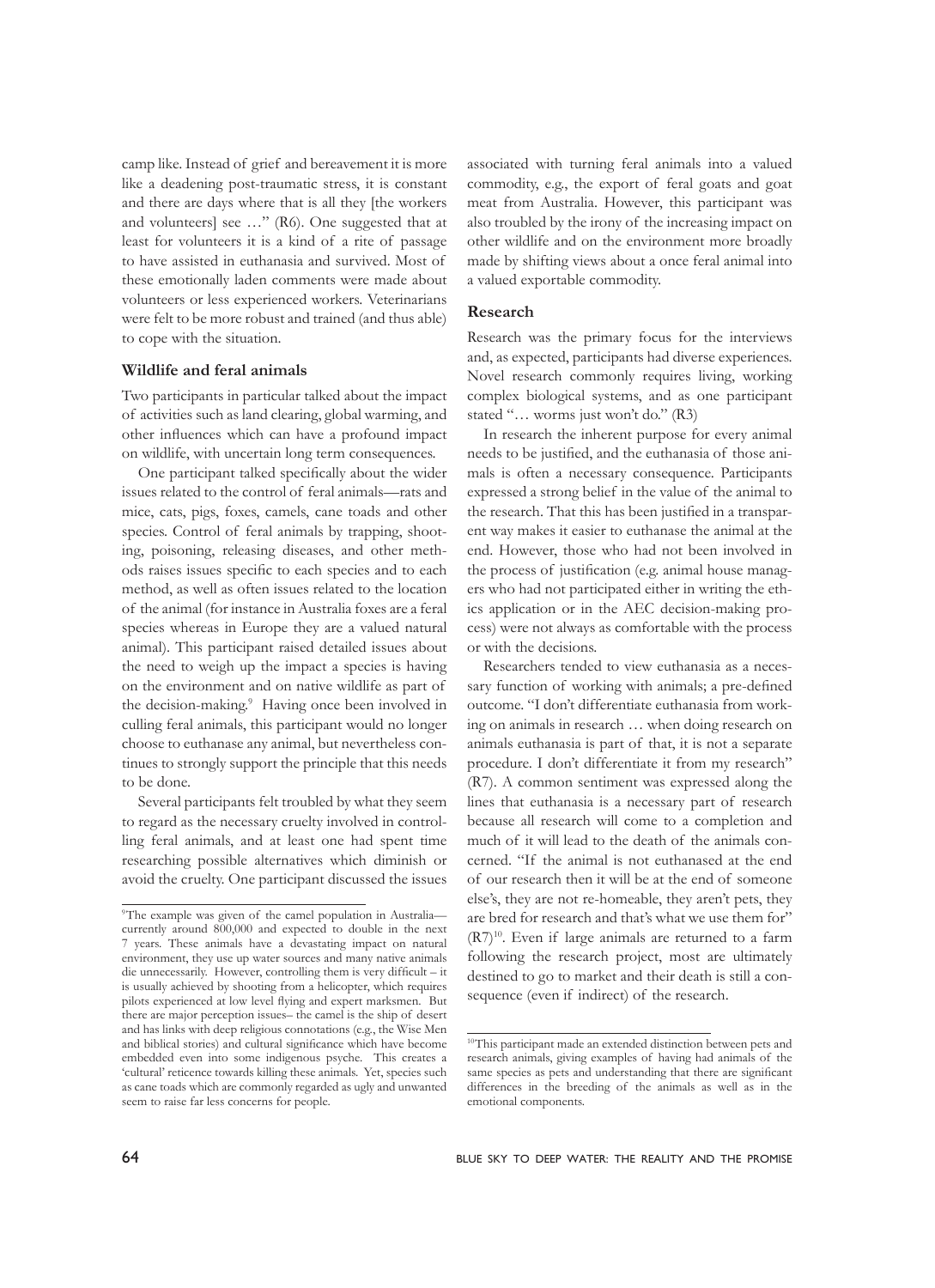One participant talked about an instance where euthanasing the animals from a particular research project was so difficult that they almost could not do it. This researcher had developed a considerable relationship bond with the animals, having reared and trained them as part of the project as well as providing them with daily care over a prolonged period. For this researcher it was only when reminded of the requirement that the animals be euthanased at the conclusion of the project that it was done, and then reluctantly. The research by Davies (2008) shows that these bonds are often not just with the so called "higher 'emotive species'", people can become very attached even to rodents<sup>11</sup>.

As one would expect, the researchers interviewed differentiated between different kinds of research, different methodologies and different animal species. One participant outlined a scale of animals ranging from insects to mammals and discussed the impact of euthanasia at different points along the scale. This came about because the participant has become increasingly concerned about a number of issues (e.g., by-catch and wider species, including fish) based on new evidence about the animals. This participant pointed out in the discussion that their changing views about animals had led to changes in the research focus they were currently undertaking.

At least one researcher discussed making conscious decisions about the kinds of research they were willing to do, based on the kinds of animals they are willing to work with and euthanase. This participant articulated personal values, emotions and feelings which underlie these decisions. In other words, making a conscious thoughtful decision. More than one participant described making adjustments to their research process to enable them to work with a lesser species where possible, so long as the research outcomes are not compromised. However, each of the participants who gave examples of this also expressed some frustration that these efforts were not always acknowledged since they generally precede the Animal Ethics application process.

Participants who work in laboratories discussed the various routines and mechanisms which enable them to make collaborative decisions which can support other researchers. For instance, providing advice and sometimes assistance with euthanasia techniques,

working towards mutually beneficial and practical outcomes, sharing tissue samples post euthanasia or reducing the overall use of animals by the laboratory. In most cases this was achieved through strategies such as mentoring or regular group or team meetings (at which announcements such as planned euthanasias were made so that others could ask for tissue samples that would become available).

The emotional component is part of the euthanasia process for researchers, for some more strongly than others but all of the participants discussed levels of emotional effect and strategies they use to address this. Some reported that they look at, pat or talk to an animal before euthanasing it, others preferred to be more distant or clinical about the process. Both of these seem to be viable strategies. Participants appeared to be expressing not just a mechanism for coping, but ways of recognising and honouring the life of the animal in the research process. Some even had spiritual strategies ranging from thinking thoughts about the animals to attending annual commemorations or performing a simple personal ritual. All of the researchers expressed value in the emotional component and would not want to lose it, but recognise that it needs to be largely set aside (while remaining clearly recognised) as part of the euthanasia process. "It is not a thing, it is an animal that you've just killed and I would hope never to lose that emotional component" (R7). They had thought about the animal welfare issues and had a strong sense of the processes they had gone through before reaching a decision to euthanase an animal. "I try to make sure that my staff see my emotional responses. They are aware that it is not a thing I enjoy doing but that I do because I have to. They see that it's OK to feel. I think that their overall care for the animals is going to be greater if they can see that I care for the animal." (R7).

## **Conclusion**

Care must be taken not to pathologise the experiences of researchers. They have, after all, chosen to work in their respective fields and most of them continue to work comfortably in these fields. Participants interviewed for this study identified that relevant training or appropriate induction makes the biggest difference to their attitude about euthanasia. However, attitudes about euthanasia are not static; they change in different research contexts and with different kinds of

<sup>11</sup>Keith Davies, personal correspondence (21 May 2008).